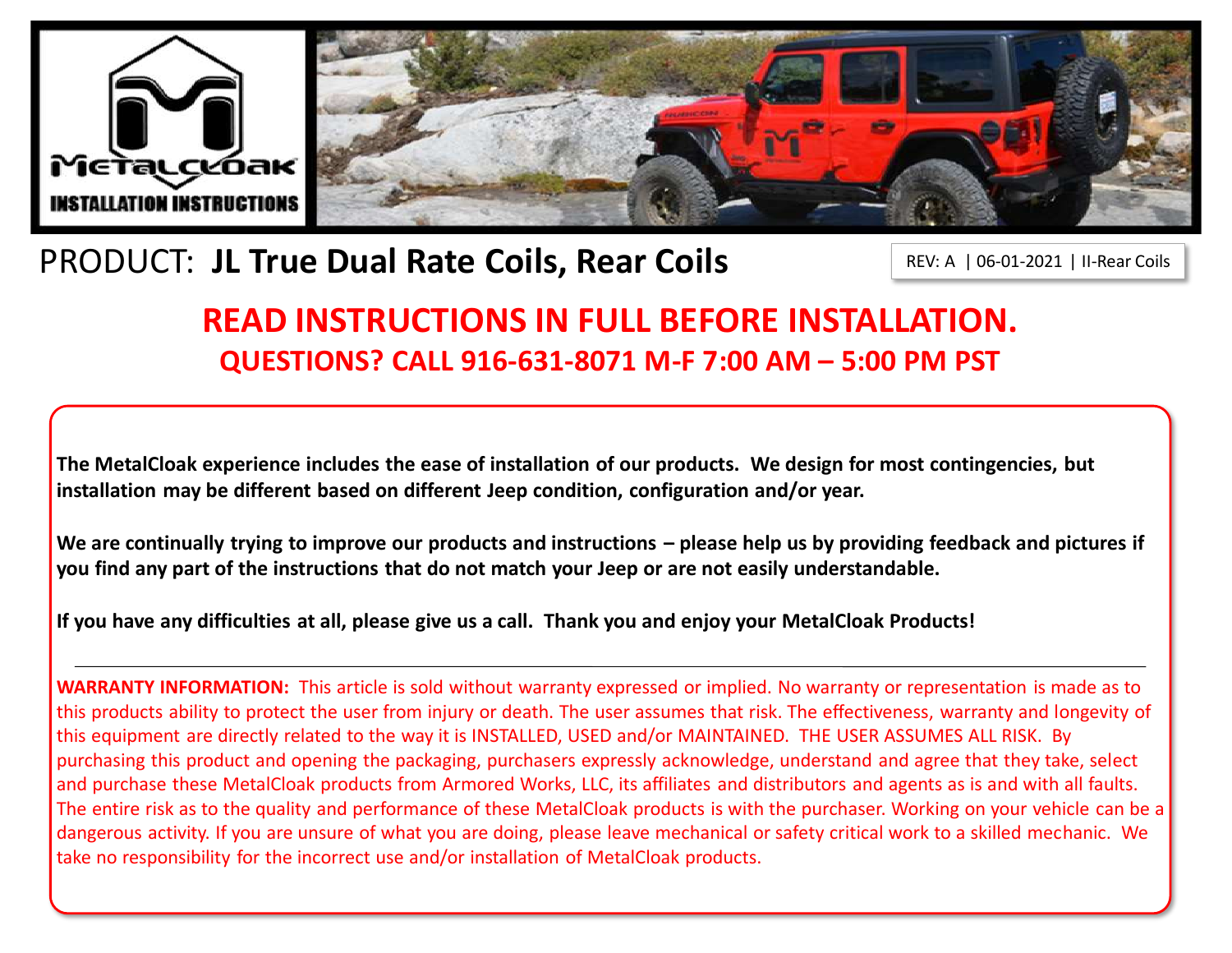

**Tools Required:** This list is the recommended tools for ease of installation. Other versions of the same tool can be used. For example, Allen Wrenches instead of Allen Drive Sockets. Be sure to use metric on metric and SAE on SAE.



**HOW TO USE THIS GUIDE:** The installation guide contains ALL steps for installation. Please read and follow the instructions in order of each page top to bottom and left to right.

**Jeep Model:** Instructions may apply to multiple Jeep models but are labeled separately where appropriate (i.e. TJ vs. LJ). **Options:** Because of the number of component options we offer, these instructions may contain steps that will not match your particular configuration. You can skip these steps.

**Images:** Pictures are provided and parts are labeled throughout the instructions. Each text box contains guidance based on the pictures next to it. The text will refer to alphabetical labels (A, B, etc.) found in the images.

**Installation Notes:** Terms may be used in the body of the instructions that you may not be familiar with, if you have any questions feel free to contact us at the number below, or email techhelp@metalcloak.com

**QUESTIONS: Any questions or comments about the instructions? Call us at 916-631-8071 M-F 7:00 AM – 5:00 PM PST.**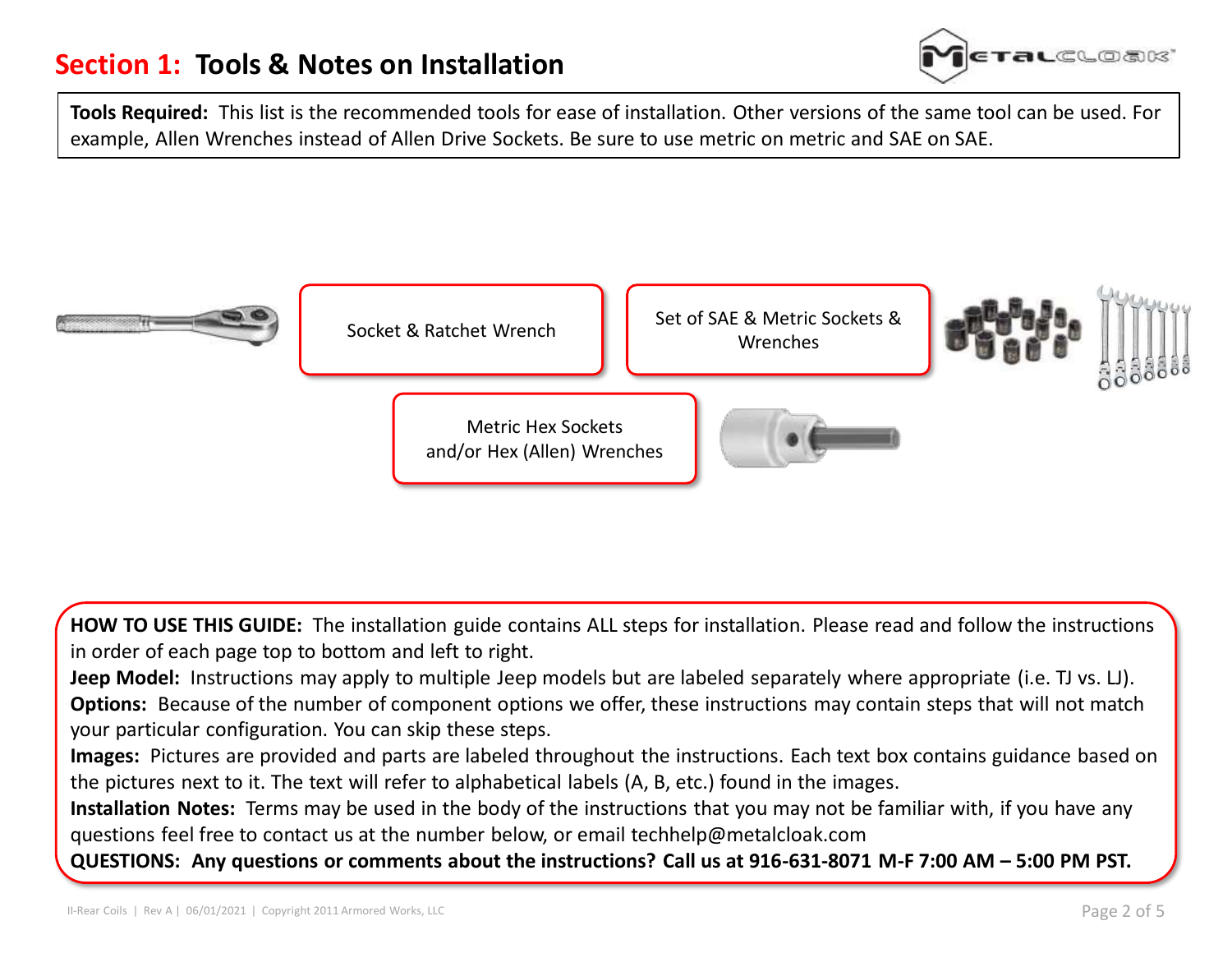



SHEET 1 OF 2

| DC-0001 REV A |                                        |   |                | SHEET 1 OF 2 |                                                                                                                                            |   |                                  |
|---------------|----------------------------------------|---|----------------|--------------|--------------------------------------------------------------------------------------------------------------------------------------------|---|----------------------------------|
|               | 2                                      | 3 | 4              | 5            | 6                                                                                                                                          | 7 | 8                                |
| <b>ITEM</b>   | PART NUMBER/DESCRIPTION                |   | QTY            |              |                                                                                                                                            |   |                                  |
| ा             | SS-2065 COIL SPRING, JL 4DR REAR 3.5IN |   | $\overline{2}$ |              |                                                                                                                                            |   |                                  |
|               |                                        |   |                |              |                                                                                                                                            |   |                                  |
|               |                                        |   |                |              |                                                                                                                                            |   |                                  |
|               |                                        |   |                |              |                                                                                                                                            |   |                                  |
|               |                                        |   |                |              |                                                                                                                                            |   |                                  |
|               |                                        |   |                |              |                                                                                                                                            |   |                                  |
|               |                                        |   |                |              |                                                                                                                                            |   |                                  |
|               |                                        |   |                |              |                                                                                                                                            |   |                                  |
|               |                                        |   |                |              |                                                                                                                                            |   |                                  |
| D             |                                        |   |                |              |                                                                                                                                            |   |                                  |
|               |                                        |   |                |              |                                                                                                                                            |   |                                  |
|               |                                        |   |                |              |                                                                                                                                            |   |                                  |
|               |                                        |   |                |              |                                                                                                                                            |   |                                  |
|               |                                        |   |                |              |                                                                                                                                            |   |                                  |
|               |                                        |   |                |              |                                                                                                                                            |   |                                  |
|               |                                        |   |                |              |                                                                                                                                            |   |                                  |
|               |                                        |   |                |              |                                                                                                                                            |   |                                  |
|               |                                        |   |                |              |                                                                                                                                            |   |                                  |
|               |                                        |   |                |              |                                                                                                                                            |   |                                  |
|               |                                        |   |                |              |                                                                                                                                            |   |                                  |
|               |                                        |   |                |              |                                                                                                                                            |   |                                  |
|               |                                        |   |                |              |                                                                                                                                            |   |                                  |
|               |                                        |   |                |              |                                                                                                                                            |   |                                  |
|               |                                        |   |                |              |                                                                                                                                            |   |                                  |
|               |                                        |   |                |              |                                                                                                                                            |   |                                  |
|               |                                        |   |                |              |                                                                                                                                            |   |                                  |
|               |                                        |   |                |              |                                                                                                                                            |   |                                  |
|               |                                        |   |                |              |                                                                                                                                            |   |                                  |
|               |                                        |   |                |              |                                                                                                                                            |   |                                  |
|               |                                        |   |                |              |                                                                                                                                            |   | ETAL                             |
|               |                                        |   |                |              | THE INFORMATION CONTAINED ON THIS DRAWING IS.<br>THE EXCLUSIVE PROPERTY OF ARMORED WORKS, LLC.<br>UNAUTHORIZED REPRODUCTION IS PROHIBITED. |   | cloak                            |
|               |                                        |   |                |              | DO NOT SCALE DRAWING                                                                                                                       |   | A DIVISION OF ARMORED WORKS, LLC |
|               |                                        |   |                |              | PART NUMBER/DESCRIPTION<br>7608 DUAL RATE COIL SPRING PAIR, 4.5IN 2DR + 3.5IN 4DR JL REAR                                                  |   |                                  |
|               |                                        |   |                |              |                                                                                                                                            |   |                                  |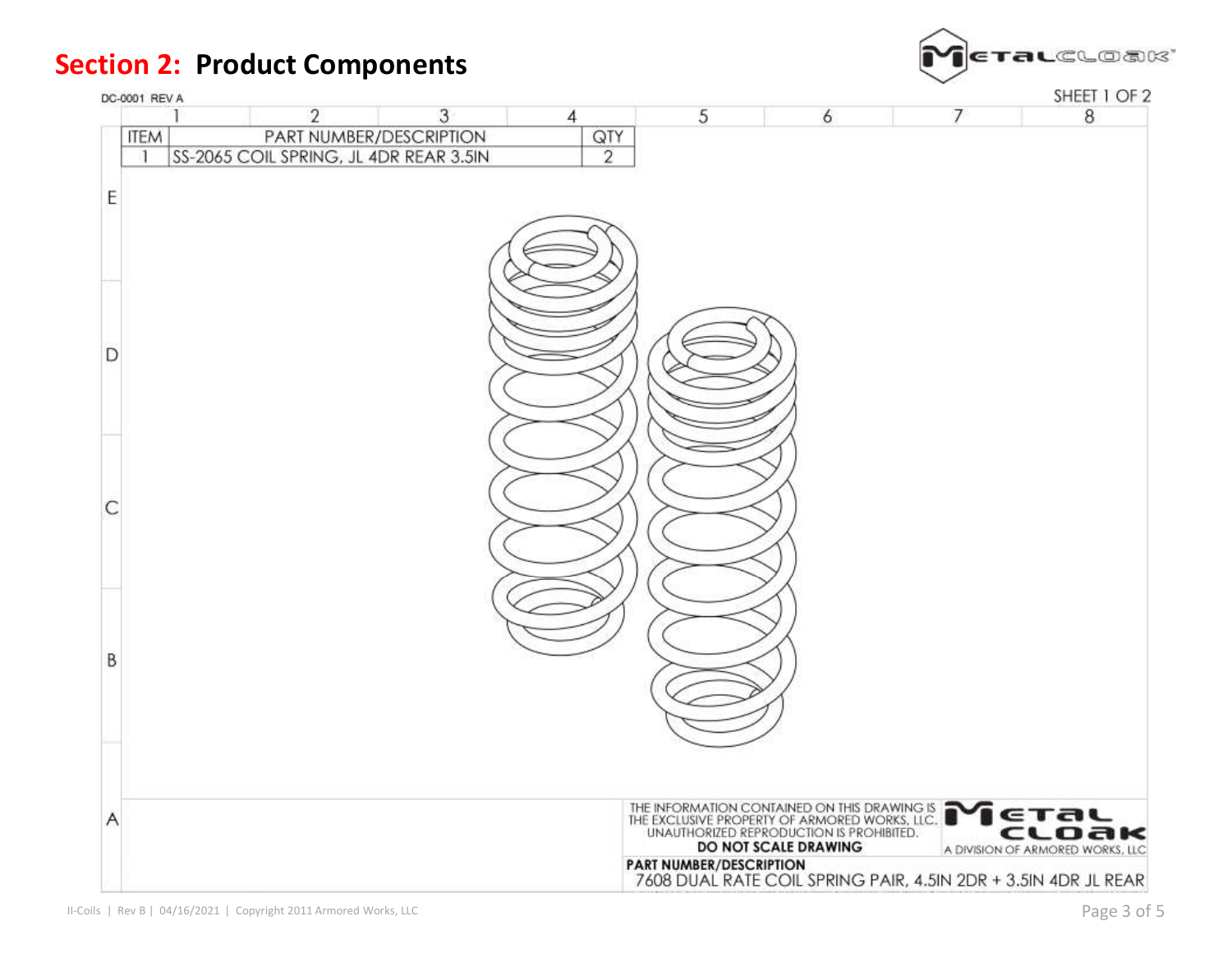

#### **Step 3:** Remove Rear Stock Components

- A. Using a 18mm socket and wrench disconnect the stock shocks. **Save all hardware.**
- B. Disconnect the brake line brackets and E-brake cable on the axle to help allow for full droop.
- C. Disconnect the rear sway bar links using an 18MM wrench and 6MM Allen wrench. **Save all hardware.**
- D. Using a 21MM Socket and wrench disconnect the stock rear track bar. **Save all Hardware.**
- E. Remove Stock Coils.



II-Rear Coils | Rev A | 06/01/2021 | Copyright 2011 Armored Works, LLC **Page 4 of 5** 

**Important Note:** *Disconnect any electronics attached to the axle (Locker plug, etc.)*